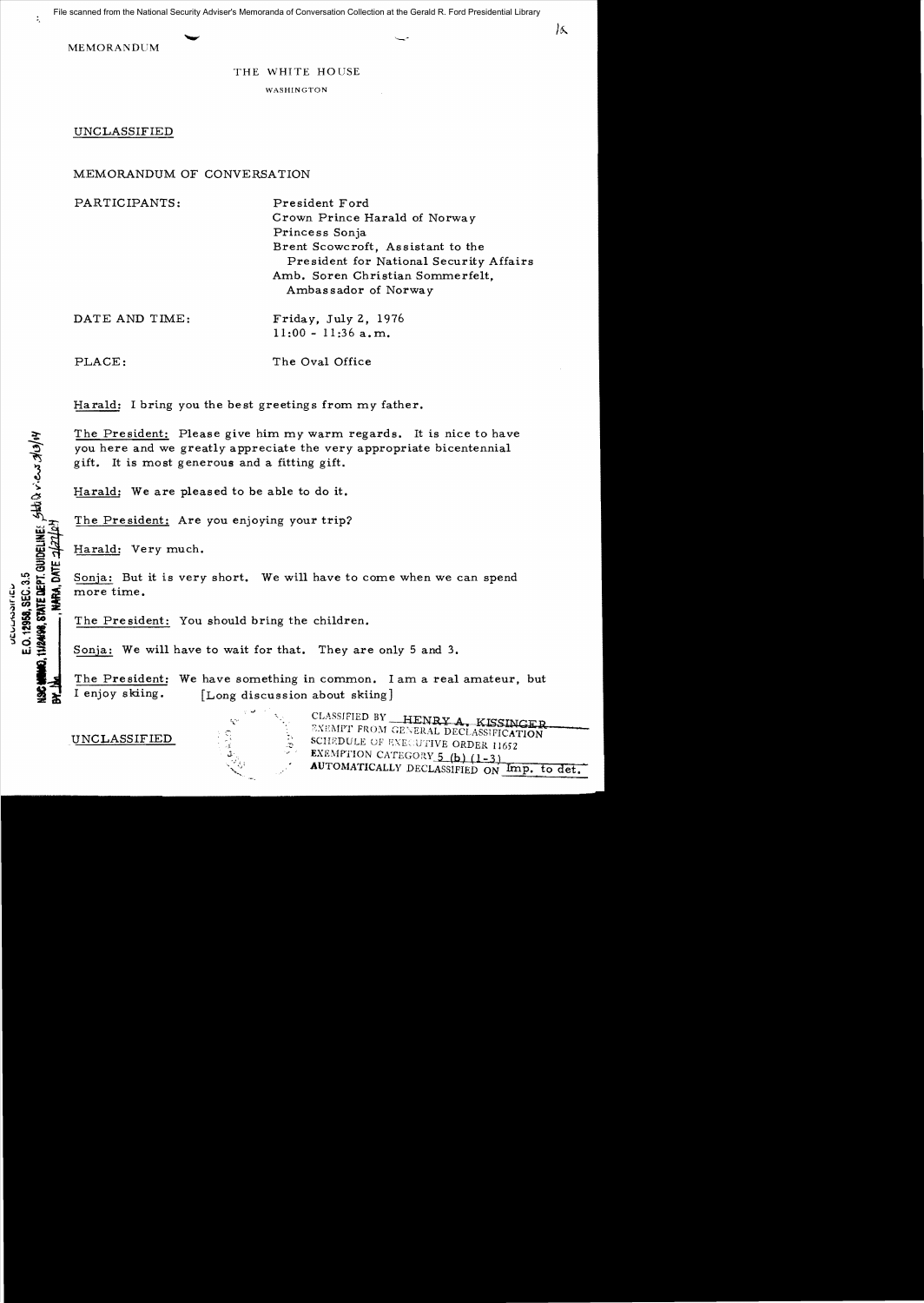# - - UNCLASSIFIED **-2**

The President: We have a ceremony in the East Garden. Ordinarily it would be in the Rose Garden but for the Queen's visit.

Again, please convey my greetings to your father, and my appreciation and that of the American people for sending you and your touching bicentennial gift.

I believe we are now supposed to go out to the ceremony.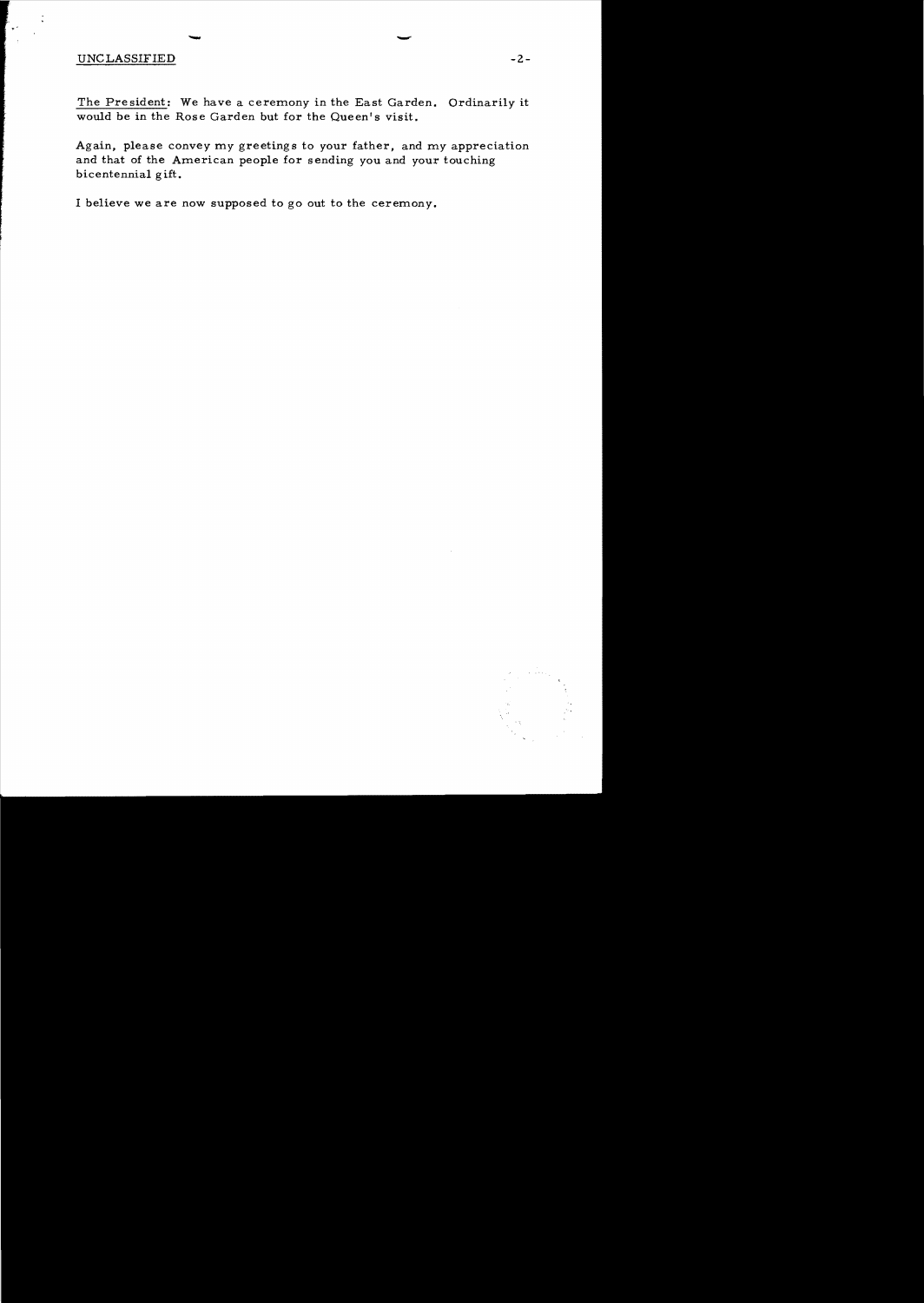## NATIONAL ARCHIVES AND RECORDS ADMINISTRATION Presidential Libraries Withdrawal Sheet

# WITHDRAWAL ID 018439

REASON FOR WITHDRAWAL . . . . National security restriction TYPE OF MATERIAL . . . . . . Briefing Paper TITLE . . . . . . . . . . . Meeting with Crown Prince Harald and Princess Sonja of Norway CREATION DATE  $\cdot \cdot \cdot \cdot \cdot \cdot 07/02/1976$ VOLUME . . . . . . . . . . . . 3 pages COLLECTION/SERIES/FOLDER ID . 031400923 COLLECTION TITLE . . . . . . National Security Adviser. Memoranda of Conversations<br>20 BOX NUMBER . . . . . FOLDER TITLE . . • **July** 2, 1976 - Ford, Norwegian Crown Prince Harald and Princess Sonja DATE WITHDRAWN . . . . . *08/02/2004*  WITHDRAWING ARCHIVIST . . . . GG

 $sin(2d)$   $12/6/04$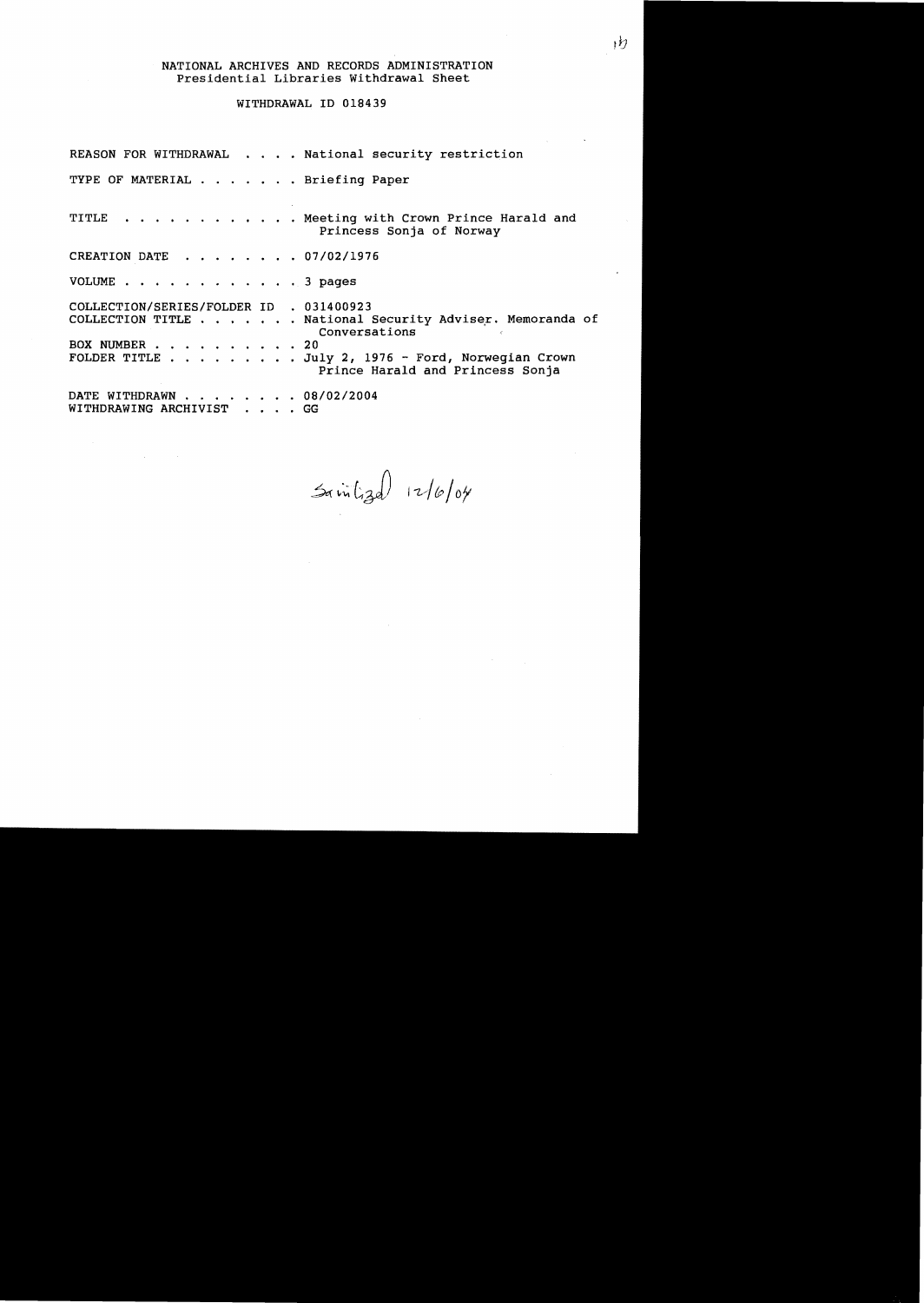Approved For Release 2004/12/06 : NLF-MUC-20-3-1-1

#### THE WHITE HOUSE

WASHINGTON

## <del>-CONFIDENTIAL</del>

# MEETING WITH CROWN PRINCE HARALD AND PRINCESS SONJA OF NORWAY

Friday, July 2, 1976  $11:00$  a.m. (15 minutes) The Oval Office

From: Brent Scowcroft

25.

#### $\mathbf{I}$ PURPOSE

**ONEIDE** 

GDS

.1

Crown Prince Harald and Princess Sonja

are paying a private visit to the United States in connection with the U.S. Bicentennial celebrations. They have asked to pay this call on you to extend Norway's Bicentennial greetings and to present a letter from Norwegian Prime Minister Nordli to you describing Norway's Bicentennial gift -- \$200,000 toward the construction of a health sports center for the handicapped in Minnesota,

Your purpose in the Oval Office meeting will be to:

- -- express America's appreciation for Norway's contributions to the U.S. Bicentennial,
- -- recall with pleasure your meeting with the Crown Prince's father, King Olav V, during his visit last October on the occasion of the 150th anniversary celebration of Norwegian emigration to the United States,
- -- state the very great importance the United States attaches to its ties of friendship and alliance with Norway.

Immediately following the Oval Office meeting, the Prime Minister's letter to you (text at Tab B) will be formally presented in a ceremony in the East Garden which will include John Warner and some 80 participants of the July 2 White House seminar, "Health Sports for the Handicapped," being conducted by Ted Marrs. Suggested remarks for this ceremony will be provided separately (Copy at Tab A).

| DECLASSIFIED, with positions exempt                    |
|--------------------------------------------------------|
| <b>NUTHORITY</b> PACK view re/6/04;5tate visit 3/13/04 |
| $\frac{1}{2}$ NLF, DATE $\frac{1}{2}$ /2/              |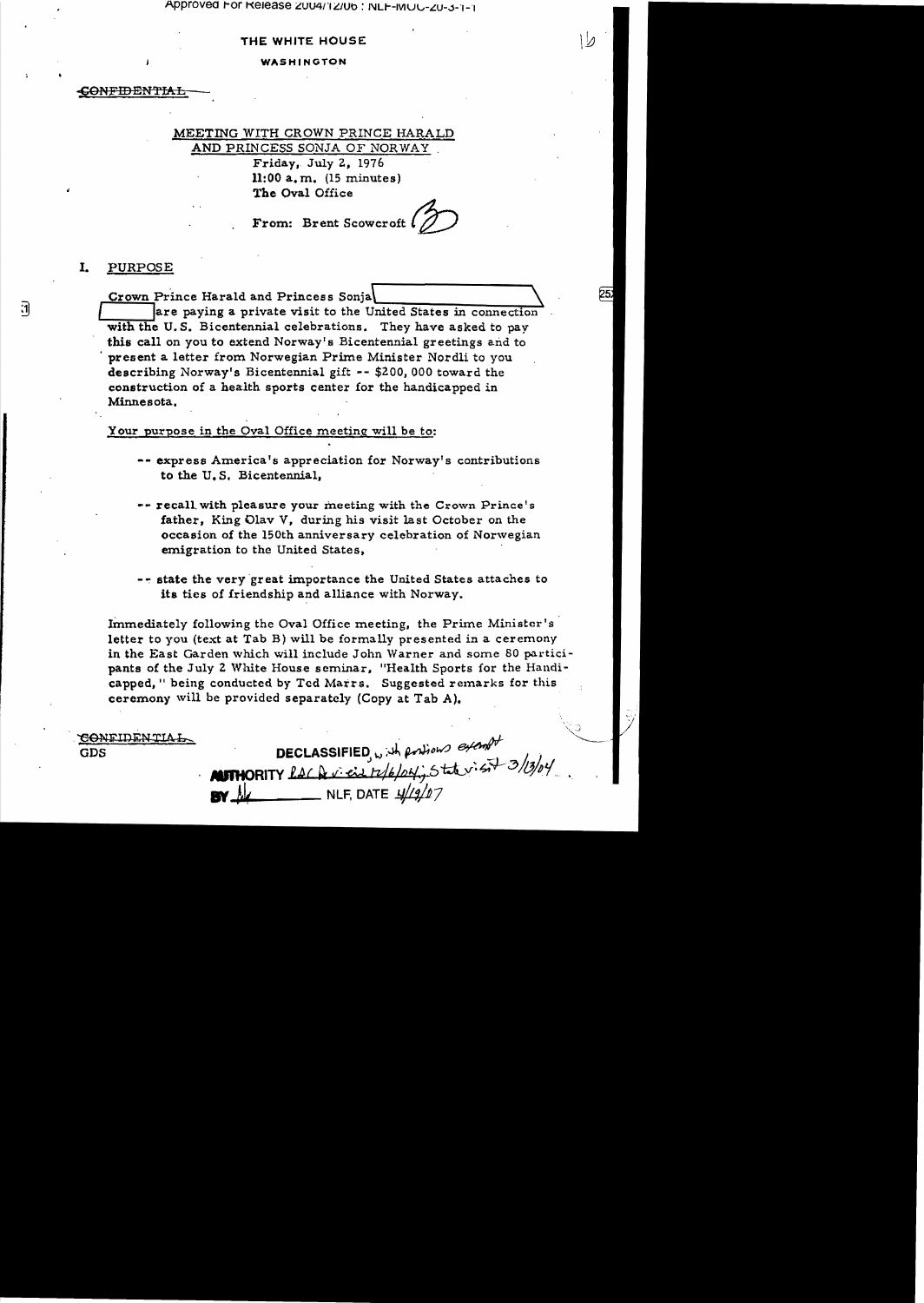Approved For Release 2004/12/06: NLF-MOG-20-3-1-1

#### **GONFIDENTIAL**

 $-2-$ 

#### BACKGROUND. PARTICIPANTS AND PRESS ARRANGEMENTS II.

A. Background: The trip of the Crown Prince and Princess has been planned with a view to their participation in Operation Sail as a tribute from Norway to the Bicentennial. Norway's windjammer, the Christian Radich, will participate in the Operation Sail events in New York before going on a private tour to several American cities. The 676-ton. 238-foot vessel. is operated by a private foundation with subsidies from the Norwegian Government. The ship trains sailors for Norway's merchant fleet, the world's fourth largest. The Christian Radich visited the United States last year as part of the celebration of the 150th Anniversary of organized Norwegian immigration into the United States. The Norwegian Navy will be represented by the Norwegian Navy frigate Trondheim in Operation Sail's Naval Review in New York on July 4. The Trondheim is ordinarily assigned to a NATO task force.

The Crown Prince and his wife arrived in New York on June 28, leaving immediately for the Rhode Island area. On June 30 they visited Philadelphia and came to Washington on July 1. They will return to New York on July 3, participate in the July 4 festivities in that city, and return to Norway on the 5th of July.

The Crown Prince is no stranger to the United States. From 1940 to 1945 he lived in exile in this country in Bethesda. He has returned officially on visits in 1960, 1963 (representing Norway at the funeral of President Kennedy), 1964 and 1965. The Crown Prince, like his father, is an accomplished sailor and skier. There is no indication that he shares the King's deep interest in world affairs; his interests tend to lie in the direction of sports and music.

- B. Participants: Crown Prince Harald. Princess Sonja. Norwegian Ambassador Sommerfeldt and Brent Scowcroft.
- Press Arrangements: The meeting will be announced, and there  $\mathbf{C}_{\bullet}$ will be press photo coverage of the Bicentennial ceremony.

#### III. TALKING POINTS

(The Crown Prince and Princess are addressed as Your Highness)

1. It gives me great pleasure to welcome you to the United States and to Washington.

**ONFIDENTIAL** cns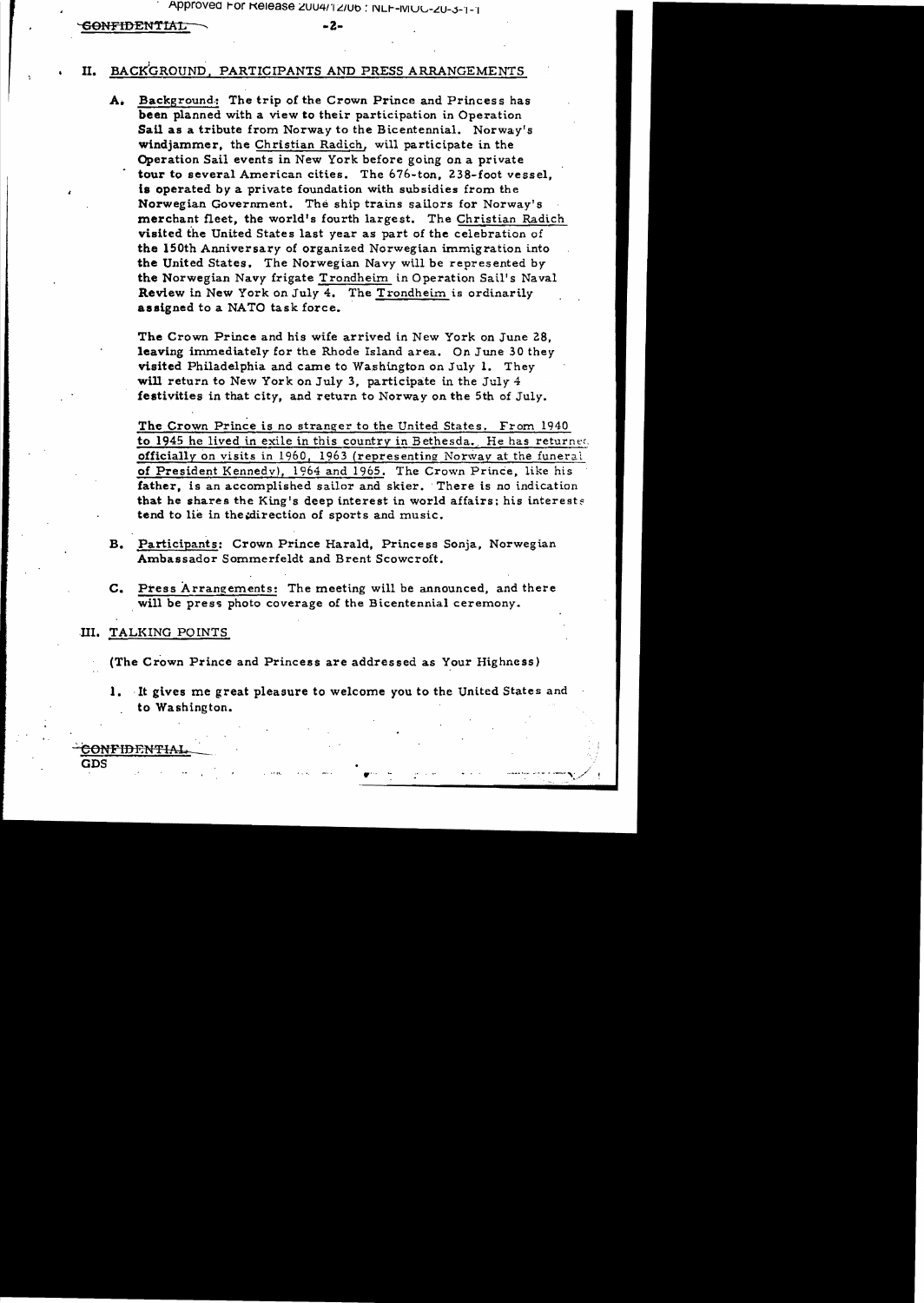•

CONFIDENTIAL

- 2. Speaking for all Americans, we are most appreciative of Norway's generous participation in our Bicentennial celebration. The gift you are announcing today is particularly thoughtful.
- 3. I was pleased to learn that Norway has an entry -- the Christian Radich -- in the tall ships race. I am delighted to know that you will be joining us on the carrier Forrestal this Sunday for the ships review in New York.
- 4. The Bicentennial is being celebrated across the United States in thousands of different events.. It is a truly meaningful occasion marking not only our 200th birthday but also providing the occasion for the reaffirmation of American principles. ideals and goals as we enter our third century. We do so with great confidence and high hopes.
- 5. Looking to the future, we attach the greatest importance to our ties of friendship and alliance with Norway, and I am sure these ties will grow in the years ahead.

# Visit of King Olav and meeting with Former Prime Minister Bratteli

- 1. I recall with pleasure my meeting in the Oval Office with your father His Majesty King Olav last October when he was in the United States to honor the 150th anniversary of Norwegian emigration to the United States.
- z. Much of our conversation then focussed not on tall ships but on Norway's new off-shore oil rigs and your oil production from the North Sea.
- 3. Earlier in 1975, at the NATO summit meeting I had the pleasure of meeting with your former Prime Minister Bratteli (BROUGHT-Iy)
- 4. Norwegian Americans have made and continue to make a most important contribution to this country, and we honor that contribution as part of our celebration this year.

..~ ,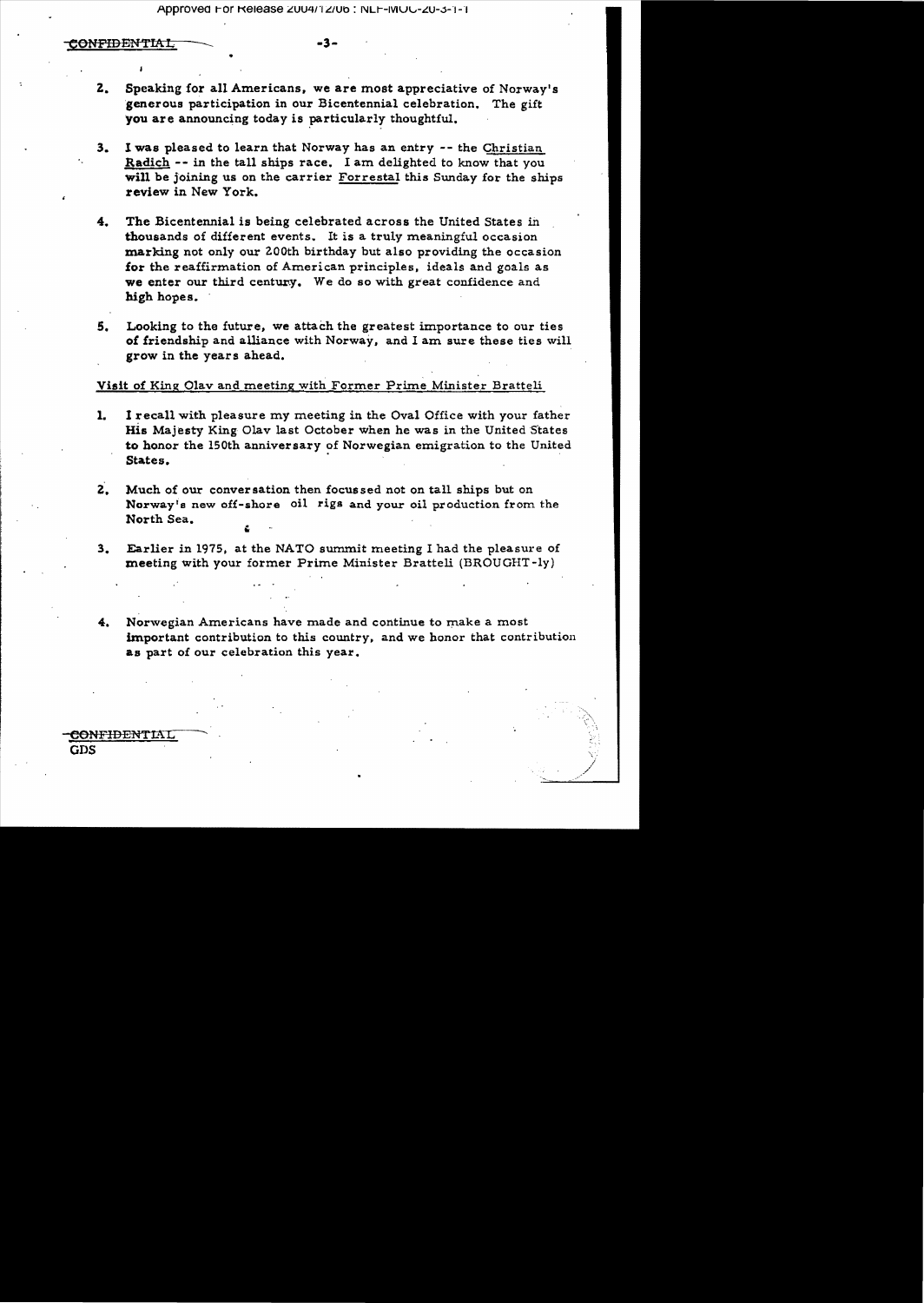# PRESIDENT'S REMARKS PRESENTATION OF NORWEGIAN BICENTENNIAL GIFT East Garden. July 2, 1976

# Welcoming Remarks

1) It is a great honor and pleasure to welcome to Washington today their Royal Highnesses, Crown Prince Harald and Princess Sonja of Norway. 2) The Crown Prince is an old friend of the United States, and we have just had a very welcome and cordial conversation.

3) We are delighted that the Crown Prince and the Princess can share these very special Bicentennial moments with us. We also welcome Ambassador and Mrs. Sommerfeldt and all of our guests to the East Garden today.

#### Closing Remarks

1) Your Highness, this gift which the Government and people of Norway have sent to us today to honor our 200th anniversary as a nation not only captures the true spirit of our celebration but also establishes a legacy that , will be ours for years to come.

2) A country is measured by its concern for the welfare and well $\star$  being of all its citizens. This concern is being expressed today by a group gathered here at the White House under Dr. Marr's direction to study ways to improve the condition for millions of Americans who face, with courage, lives of great challenge and lives of great opportunity.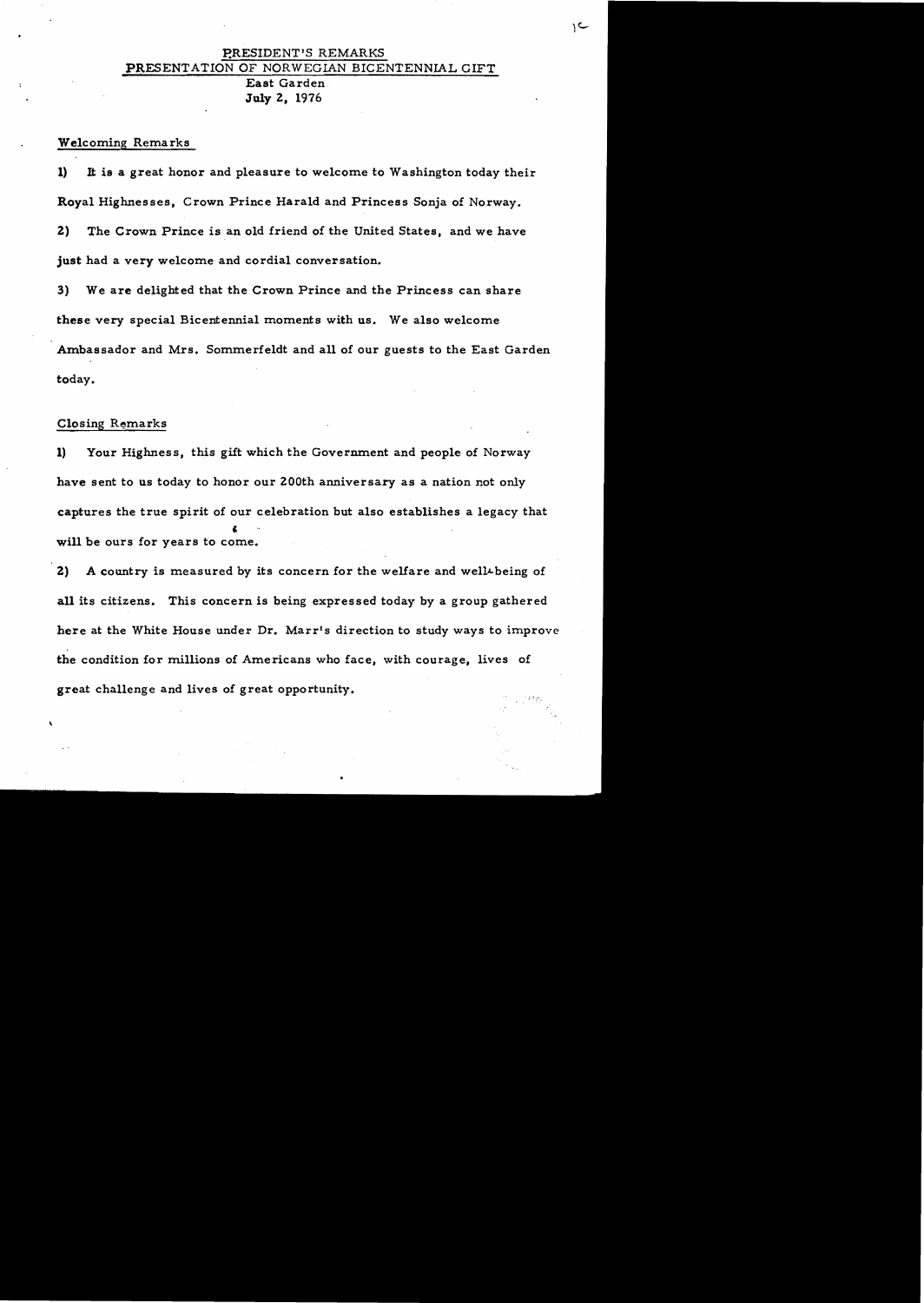3) It is reflected in your gift and in our shared ideals as nations.

•

.4) The center which will be established through gifts such as the one announced today by Crown Prince Harald will help ensure that the future of our handicapped citizens will hold the same opportunities for fulfillment as it does for all our citizens.

5) On behalf of the people of the United States, we express our great appreciation for this generous gift.

6) We send our best wishes through you, Your Royal Highness, to His Majesty, King Olav, to Prime Minister Nordli (NORD-lee) and to the people of Norway for their continued happiness and prosperity.

,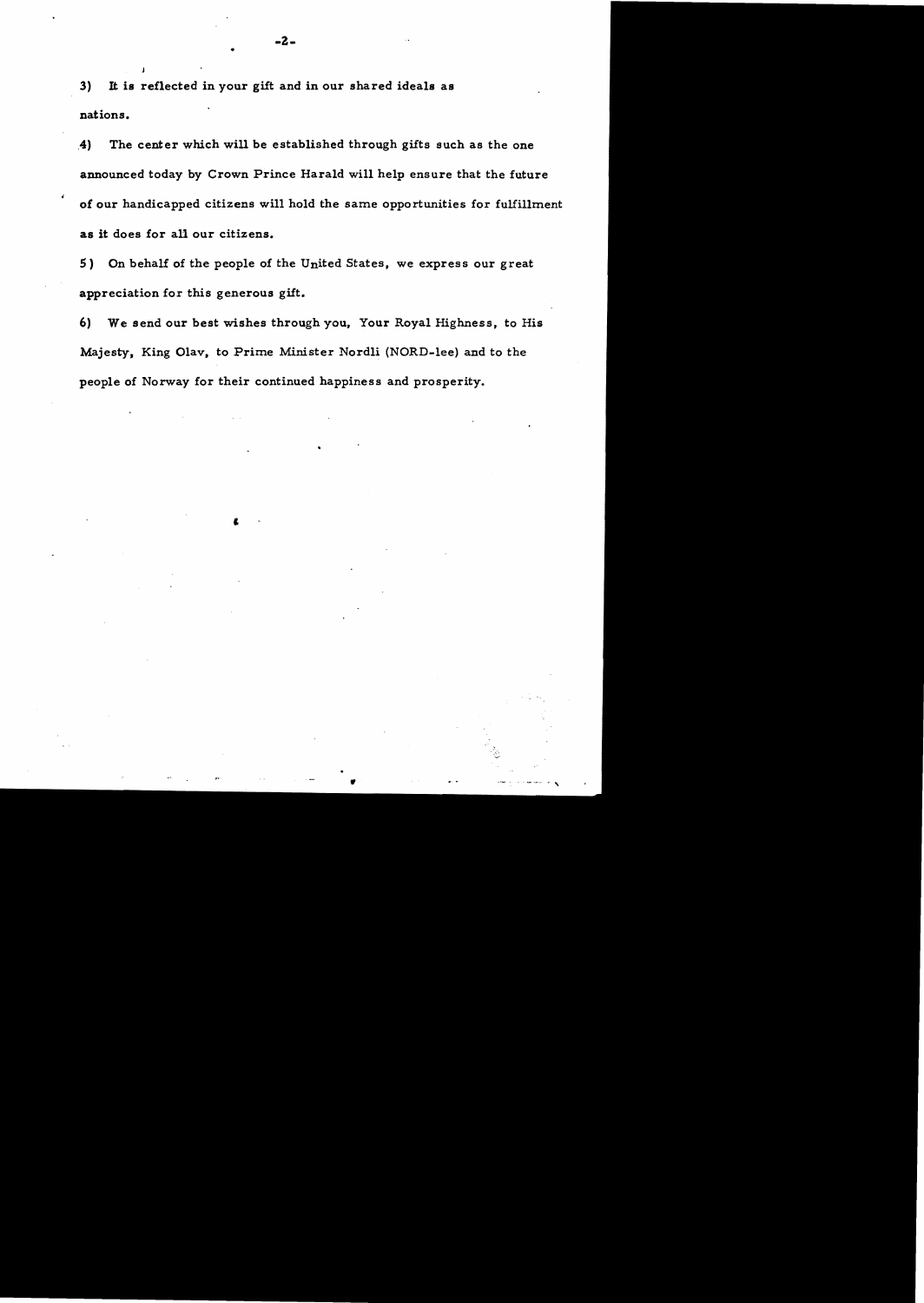# Letter from Norwegian Primp Minister Nordli

#### Dear Mr. President,

I have the great honor and pleasure to inform you that the Norwegian Storting (Parliament) on May 28 of this year resolved to grant an appropriation of an amount corresponding to U. S. \$200,000 as a national gift from Norway to the United States of America on the occasion of the Bicentennial of the American Revolution.

In making this decision the Storting found it most appropriate and natural that a donation be given by the Norwegian people to the American people on this occasion, thus expressing the close friendship between them. The Declaration of Independence because a source of inspiration for liberation and an expression of the ideals of liberty on which our societies are built.

Furthermore, the settlement in the United States of some 800, 000 Norwegian immigrants between 1825 and the 1920's has been followed by developments which have brought the United States and Norway into constructive cooperation, politically, economically and culturally.

The Storting has stipulated that Norway's national gift to the United States should consist of a contribution of lasting value to a Health Sports Center for handicapped persons being planned in the state of Minnesota, where so many Norwegian immigrants found new homes.

Norway has herself gained valuable experience in developing sports and other recreational facilities aimed at bringing increased enjoyment of life, strengthened health and improved possibilities for physical training and medical rehabilitation to handicapped persons, especially through the activities at the Beitostolen Helsesportssenter (Health Sports Center). Some of the encouraging results achieved at the Beitostolen Center were demonstrated to the American public through the arrangements during the winters of 1975 and 1976 of a "Race for Light" (cross country skiing races for blind and other handicapped persons) in the State of Colorado and the State of Minnesota respectively.

It is our hope that we through a contribution to a Health Sports Center for the handicapped on American soil may be able to share our experiences in this important field with the United States of America.

The exact form of Norway's contribution to a Health Sports Center in the Stat c of Minnesota, to be called Vinland National Center, will be decided upon at a later time in consultation with the organizers of the Center.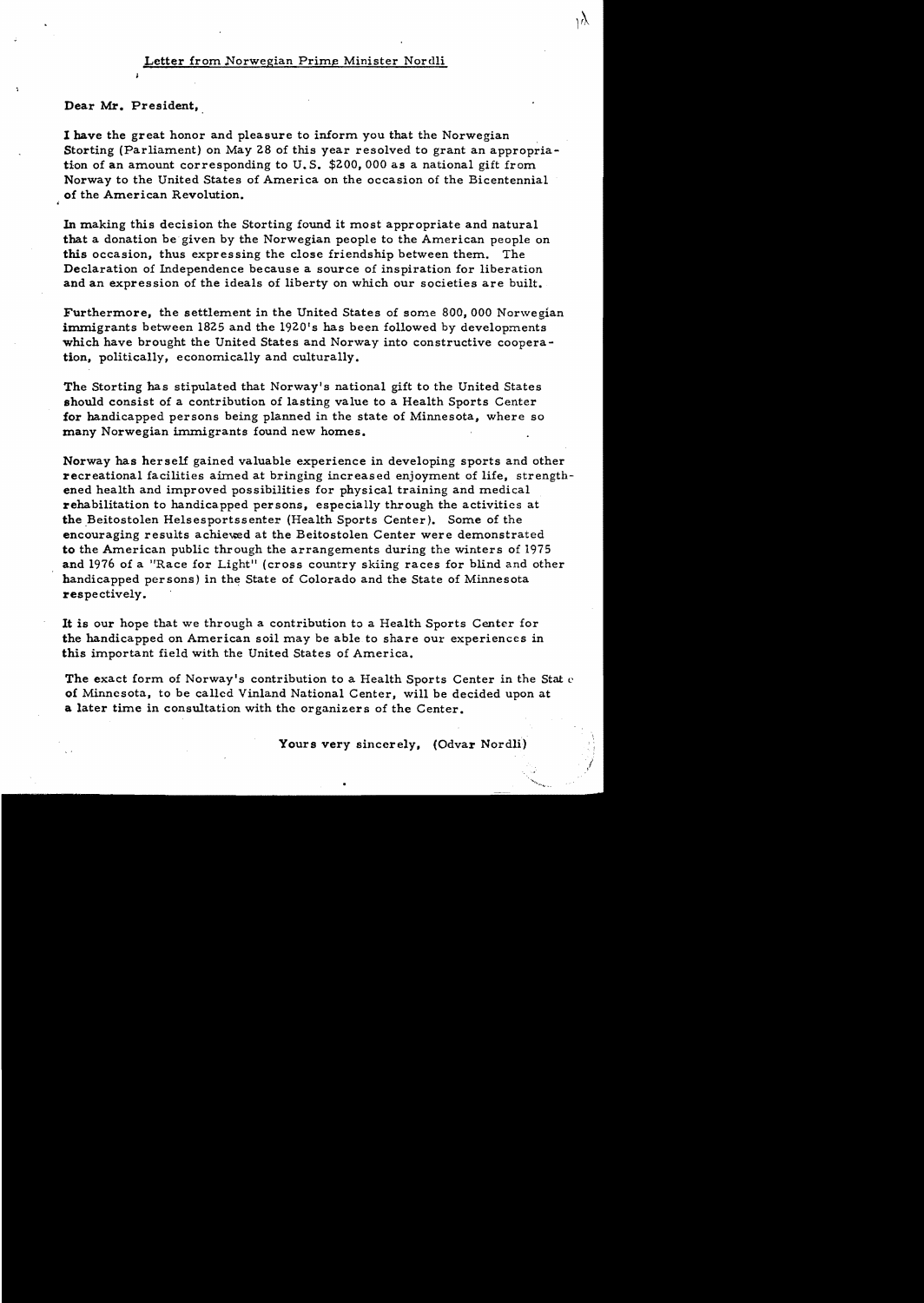## NATIONAL ARCHIVES AND RECORDS ADMINISTRATION Presidential Libraries Withdrawal Sheet

# WITHDRAWAL ID 018440

REASON FOR WITHDRAWAL . . . . National security restriction TYPE OF MATERIAL . . . . . . Biography CREATION DATE  $\cdot \cdot \cdot \cdot \cdot \cdot 06/23/1976$ 

VOLUME . . . . . . . . . . . . 1 page

COLLECTION/SERIES/FOLDER ID . 031400923 COLLECTION TITLE . . • .. National Security Adviser. Memoranda of Conversations BOX NUMBER . . . . . . . . . . 20 FOLDER TITLE ....•. July 2, 1976 - Ford, Norwegian Crown Prince Harald and Princess Sonja DATE WITHDRAWN . . . . . . . 08/02/2004 WITHDRAWING ARCHIVIST . • . . GG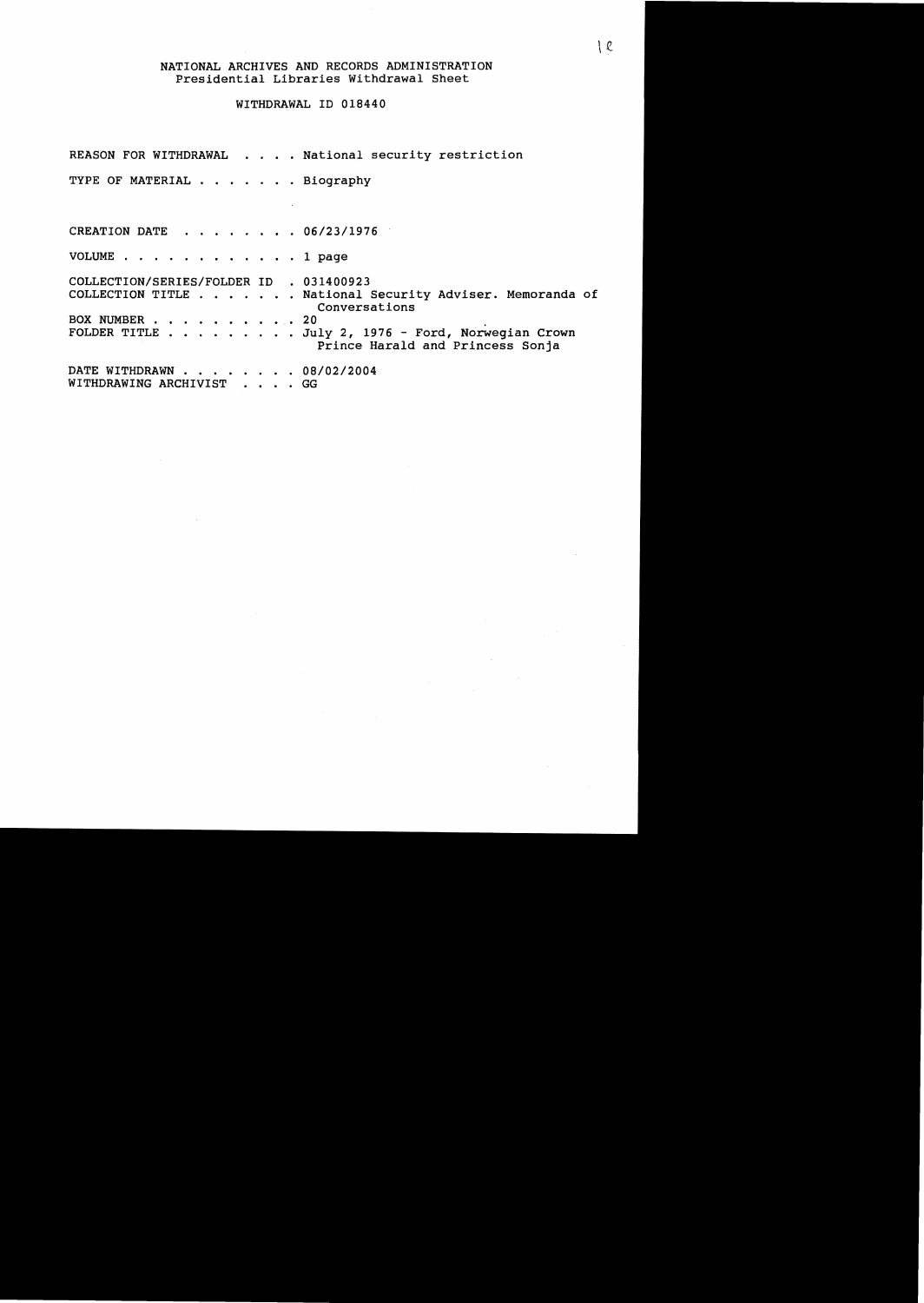#### NATIONAL ARCHIVES AND RECORDS ADMINISTRATION Presidential Libraries Withdrawal Sheet

# WITHDRAWAL ID 018441

REASON FOR WITHDRAWAL . . . . National security restriction TYPE OF MATERIAL . . . . . . Biography CREATION DATE  $\ldots$   $\ldots$   $\ldots$  06/23/1976

VOLUME . . . . . . . . . . . . 1 page

COLLECTION/SERIES/FOLDER ID . 031400923 COLLECTION TITLE . . . . . . National Security Adviser. Memoranda of Conversations BOX NUMBER . . . . . . . . . . 20 FOLDER TITLE . . . . . .. July 2, 1976 - Ford, Norwegian Crown Prince Harald and Princess Sonja DATE WITHDRAWN . . . . . . . 08/02/2004 WITHDRAWING ARCHIVIST . . GG